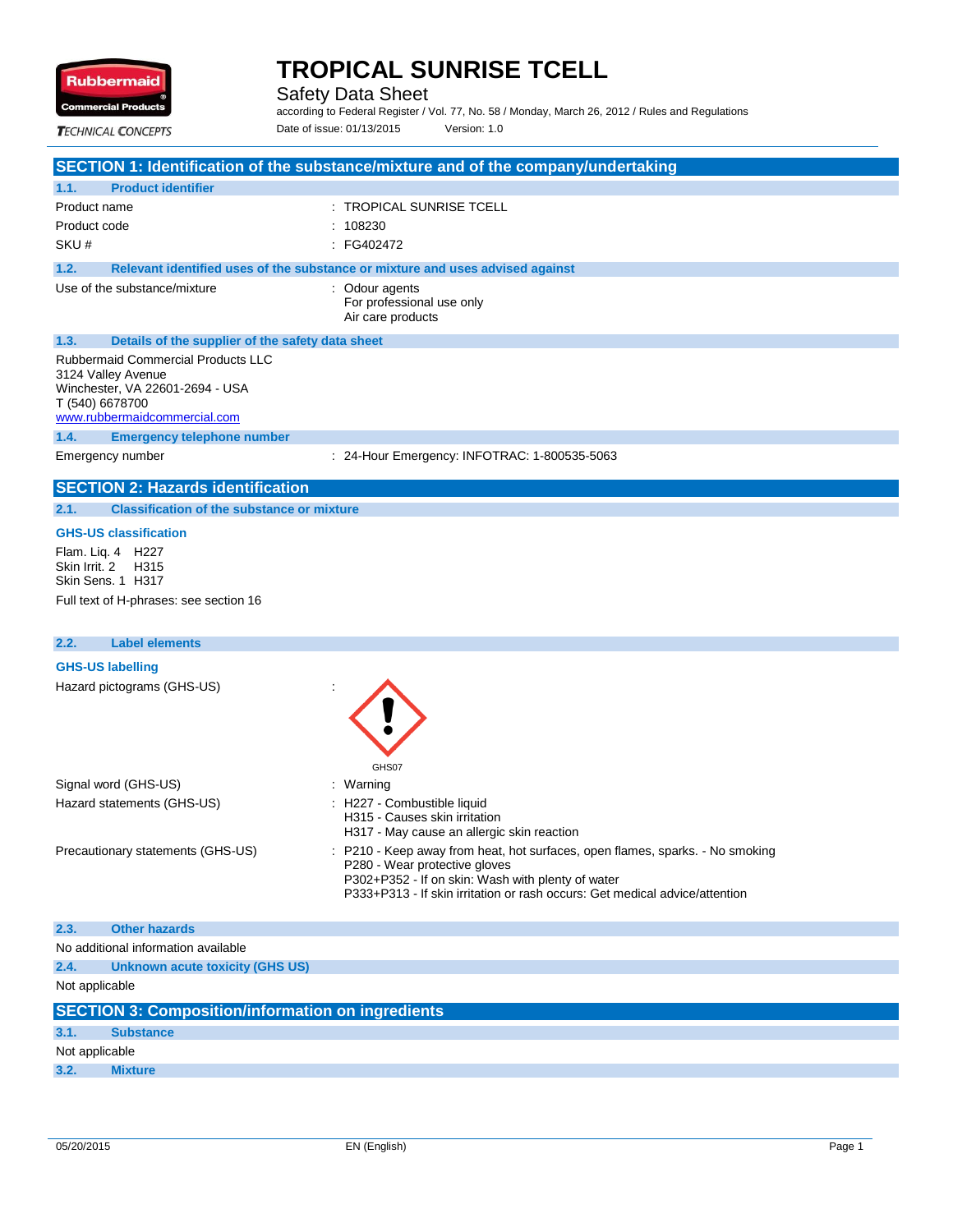### Safety Data Sheet

according to Federal Register / Vol. 77, No. 58 / Monday, March 26, 2012 / Rules and Regulations

| <b>Name</b>                               | <b>Product identifier</b> | %         | <b>GHS-US classification</b>                                                                                                             |
|-------------------------------------------|---------------------------|-----------|------------------------------------------------------------------------------------------------------------------------------------------|
| 2.6-DIMETHYL-2-HEPTANOL                   | (CAS No) 13254-34-7       | $1 - 10$  | Skin Irrit. 2. H315<br>Eye Irrit. 2A, H319                                                                                               |
| <b>LIMONENE</b>                           | (CAS No) 5989-27-5        | $1 - 10$  | Flam. Liq. 3, H226<br>Skin Irrit. 2, H315<br>Skin Sens. 1, H317<br>Asp. Tox. 1, H304<br>Aquatic Acute 1, H400<br>Aquatic Chronic 1, H410 |
| <b>ALLYL CAPROATE</b>                     | (CAS No) 123-68-2         | $1 - 10$  | Acute Tox. 3 (Oral), H301<br>Acute Tox. 3 (Dermal), H311<br>Skin Irrit. 2, H315                                                          |
| <b>ISOAMYL ALLYLGLYCOLATE</b>             | (CAS No) 67634-00-8       | $1 - 10$  | Acute Tox. 4 (Oral), H302                                                                                                                |
| <b>LINALOOL</b>                           | (CAS No) 78-70-6          | $1 - 10$  | Skin Irrit. 2. H315<br>Eye Irrit. 2A, H319                                                                                               |
| 2.4-DIMETHYL-3-CYCLOHEXENE CARBOXALDEHYDE | (CAS No) 68039-49-6       | $0,1 - 1$ | Skin Irrit. 2, H315<br>Eye Irrit. 2A, H319<br><b>Skin Sens. 1. H317</b><br>Aquatic Chronic 3, H412                                       |
| DELTA-DAMASCONE                           | (CAS No) 57378-68-4       | $0,1 - 1$ | Skin Sens. 1. H317<br>Aquatic Acute 1, H400<br>Aquatic Chronic 1, H410                                                                   |
| <b>MYRCENE</b>                            | (CAS No) 123-35-3         | < 0.1     | Flam. Liq. 3, H226<br>Skin Irrit. 2, H315<br>Eye Irrit. 2A, H319<br>Asp. Tox. 1, H304                                                    |
| <b>PINENES</b>                            | (CAS No) 127-91-3         | < 0.1     | Skin Irrit. 2. H315<br>Skin Sens. 1, H317<br>Asp. Tox. 1, H304                                                                           |
| <b>ALPHA-PINENES</b>                      | (CAS No) 80-56-8          | < 0.1     | Flam. Lig. 3, H226<br>Skin Irrit. 2, H315<br>Skin Sens. 1, H317<br>Asp. Tox. 1, H304                                                     |
| BETA-CARYOPHYLLENE                        | (CAS No) 87-44-5          | < 0.1     | Asp. Tox. 1, H304                                                                                                                        |
| <b>GAMMA-TERPINENE</b>                    | (CAS No) 99-85-4          | < 0.1     | Flam. Liq. 3, H226<br>Skin Irrit. 2, H315<br>Asp. Tox. 1, H304                                                                           |
| <b>TERPINOLENE</b>                        | (CAS No) 586-62-9         | < 0.1     | Aquatic Chronic 2. H411<br>Asp. Tox. 1, H304                                                                                             |
| p-CYMENE                                  | (CAS No) 99-87-6          | < 0.1     | Flam. Liq. 3, H226<br>Skin Irrit. 2, H315<br>Aquatic Chronic 2, H411<br>Asp. Tox. 1, H304                                                |

Full text of H-phrases: see section 16

| <b>SECTION 4: First aid measures</b>                                                                   |                                                                                                                                                                                                        |  |  |
|--------------------------------------------------------------------------------------------------------|--------------------------------------------------------------------------------------------------------------------------------------------------------------------------------------------------------|--|--|
| <b>Description of first aid measures</b><br>4.1.                                                       |                                                                                                                                                                                                        |  |  |
| First-aid measures general                                                                             | : Never give anything by mouth to an unconscious person. If you feel unwell, seek medical<br>advice (show the label where possible).                                                                   |  |  |
| First-aid measures after inhalation                                                                    | : Remove victim to fresh air and keep at rest in a position comfortable for breathing. If you feel<br>unwell, seek medical advice.                                                                     |  |  |
| First-aid measures after skin contact                                                                  | : Rinse skin with water/shower. Remove/Take off immediately all contaminated clothing. Wash<br>contaminated clothing before reuse. If skin irritation or rash occurs: Get medical<br>advice/attention. |  |  |
| First-aid measures after eye contact                                                                   | : Rinse cautiously with water for several minutes. Remove contact lenses, if present and easy to<br>do. Continue rinsing. Obtain medical attention if pain, blinking or redness persist.               |  |  |
| First-aid measures after ingestion                                                                     | : Do NOT induce vomiting. Call a POISON CENTER or doctor/physician if you feel unwell.                                                                                                                 |  |  |
| 4.2.<br>Most important symptoms and effects, both acute and delayed                                    |                                                                                                                                                                                                        |  |  |
| : Causes skin irritation. May cause an allergic skin reaction.<br>Symptoms/injuries after skin contact |                                                                                                                                                                                                        |  |  |
| 4.3.<br>Indication of any immediate medical attention and special treatment needed                     |                                                                                                                                                                                                        |  |  |
| No additional information available                                                                    |                                                                                                                                                                                                        |  |  |
| <b>SECTION 5: Firefighting measures</b>                                                                |                                                                                                                                                                                                        |  |  |
| <b>Extinguishing media</b><br>5.1.                                                                     |                                                                                                                                                                                                        |  |  |
| Suitable extinguishing media                                                                           | : Carbon dioxide. Dry powder. Foam.                                                                                                                                                                    |  |  |
|                                                                                                        |                                                                                                                                                                                                        |  |  |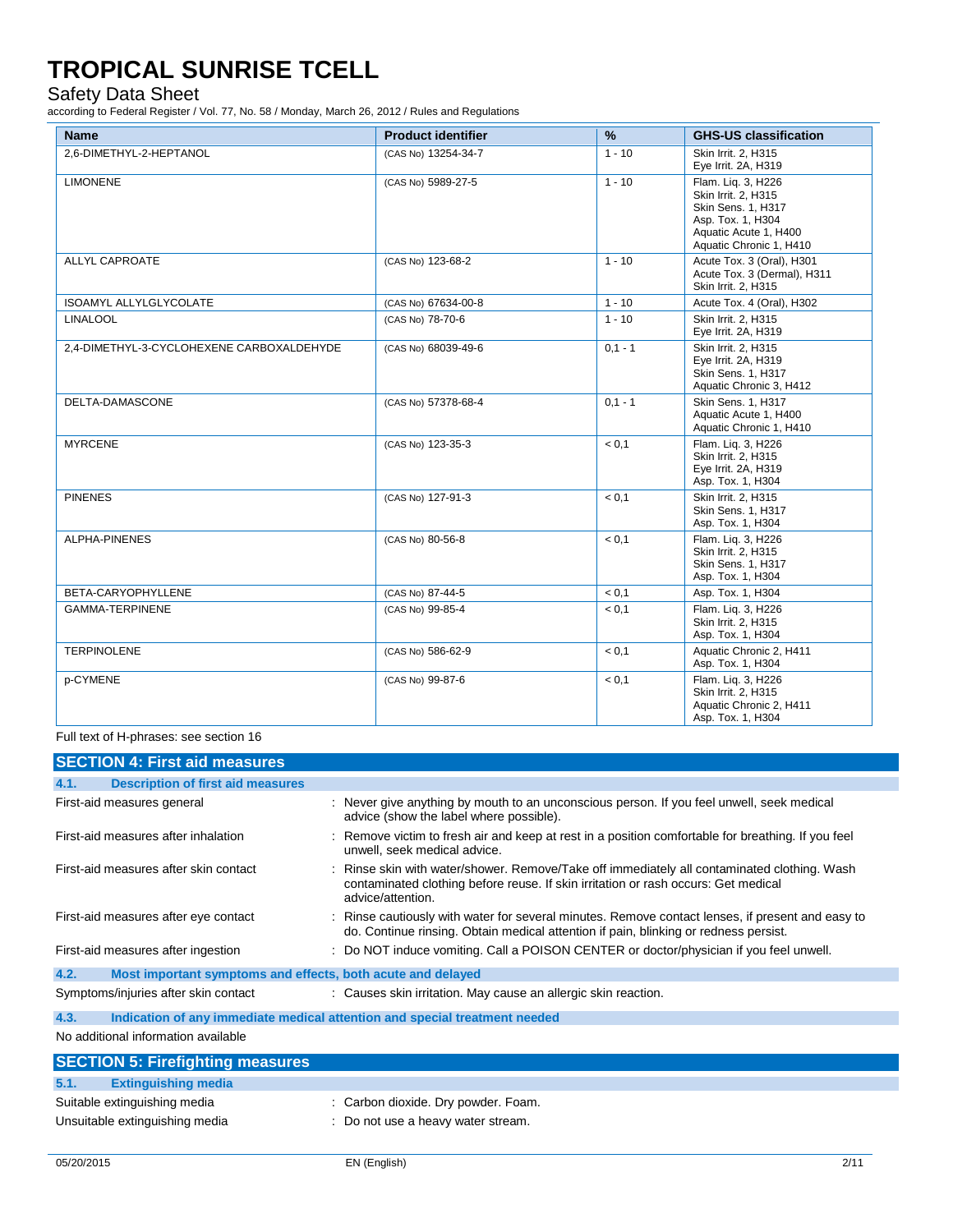Safety Data Sheet

according to Federal Register / Vol. 77, No. 58 / Monday, March 26, 2012 / Rules and Regulations

| 5.2.       | Special hazards arising from the substance or mixture              |                                                                                                                                                                                                                                             |
|------------|--------------------------------------------------------------------|---------------------------------------------------------------------------------------------------------------------------------------------------------------------------------------------------------------------------------------------|
| Reactivity |                                                                    | : Stable under normal conditions of use.                                                                                                                                                                                                    |
| 5.3.       | <b>Advice for firefighters</b>                                     |                                                                                                                                                                                                                                             |
|            | Firefighting instructions                                          | : Exercise caution when fighting any chemical fire. Use water spray or fog for cooling exposed<br>containers. Prevent fire-fighting water from entering environment.                                                                        |
|            | Protection during firefighting                                     | Do not enter fire area without proper protective equipment, including respiratory protection.                                                                                                                                               |
|            | <b>SECTION 6: Accidental release measures</b>                      |                                                                                                                                                                                                                                             |
| 6.1.       |                                                                    | Personal precautions, protective equipment and emergency procedures                                                                                                                                                                         |
| 6.1.1.     | For non-emergency personnel<br>No additional information available |                                                                                                                                                                                                                                             |
| 6.1.2.     | For emergency responders                                           |                                                                                                                                                                                                                                             |
|            | Protective equipment                                               | : Equip cleanup crew with proper protection.                                                                                                                                                                                                |
|            | <b>Emergency procedures</b>                                        | : Ventilate area.                                                                                                                                                                                                                           |
| 6.2.       | <b>Environmental precautions</b>                                   |                                                                                                                                                                                                                                             |
|            |                                                                    | Prevent entry to sewers and public waters. Notify authorities if liquid enters sewers or public waters. Avoid release to the environment.                                                                                                   |
| 6.3.       | Methods and material for containment and cleaning up               |                                                                                                                                                                                                                                             |
|            | Methods for cleaning up                                            | : Soak up spills with inert solids, such as clay or diatomaceous earth as soon as possible. Store<br>away from other materials.                                                                                                             |
| 6.4.       | <b>Reference to other sections</b>                                 |                                                                                                                                                                                                                                             |
|            | See Heading 8. Exposure controls and personal protection.          |                                                                                                                                                                                                                                             |
|            | <b>SECTION 7: Handling and storage</b>                             |                                                                                                                                                                                                                                             |
| 7.1.       | <b>Precautions for safe handling</b>                               |                                                                                                                                                                                                                                             |
|            | Precautions for safe handling                                      | : Keep away from sources of ignition - No smoking. Provide good ventilation in process area to<br>prevent formation of vapour.                                                                                                              |
|            | Hygiene measures                                                   | Contaminated work clothing should not be allowed out of the workplace. Wash contaminated<br>clothing before reuse. Wash hands and other exposed areas with mild soap and water before<br>eating, drinking or smoking and when leaving work. |
| 7.2.       | Conditions for safe storage, including any incompatibilities       |                                                                                                                                                                                                                                             |
|            | Storage conditions                                                 | : Keep only in the original container in a cool, well ventilated place away from : Heat sources.<br>Keep container closed when not in use.                                                                                                  |
|            | Incompatible products                                              | : Strong bases. Strong acids.                                                                                                                                                                                                               |
|            | Incompatible materials                                             | : Sources of ignition. Direct sunlight.                                                                                                                                                                                                     |
| 7.3.       | Specific end use(s)                                                |                                                                                                                                                                                                                                             |
|            | No additional information available                                |                                                                                                                                                                                                                                             |

### **SECTION 8: Exposure controls/personal protection**

| 8.1.<br><b>Control parameters</b>    |                |  |
|--------------------------------------|----------------|--|
| <b>TROPICAL SUNRISE TCELL</b>        |                |  |
| <b>ACGIH</b>                         | Not applicable |  |
| <b>OSHA</b>                          | Not applicable |  |
| 2,6-DIMETHYL-2-HEPTANOL (13254-34-7) |                |  |
| <b>ACGIH</b>                         | Not applicable |  |
| <b>OSHA</b>                          | Not applicable |  |
| <b>LIMONENE (5989-27-5)</b>          |                |  |
| <b>ACGIH</b>                         | Not applicable |  |
| <b>OSHA</b>                          | Not applicable |  |
| ALLYL CAPROATE (123-68-2)            |                |  |
| <b>ACGIH</b>                         | Not applicable |  |
| <b>OSHA</b>                          | Not applicable |  |
|                                      |                |  |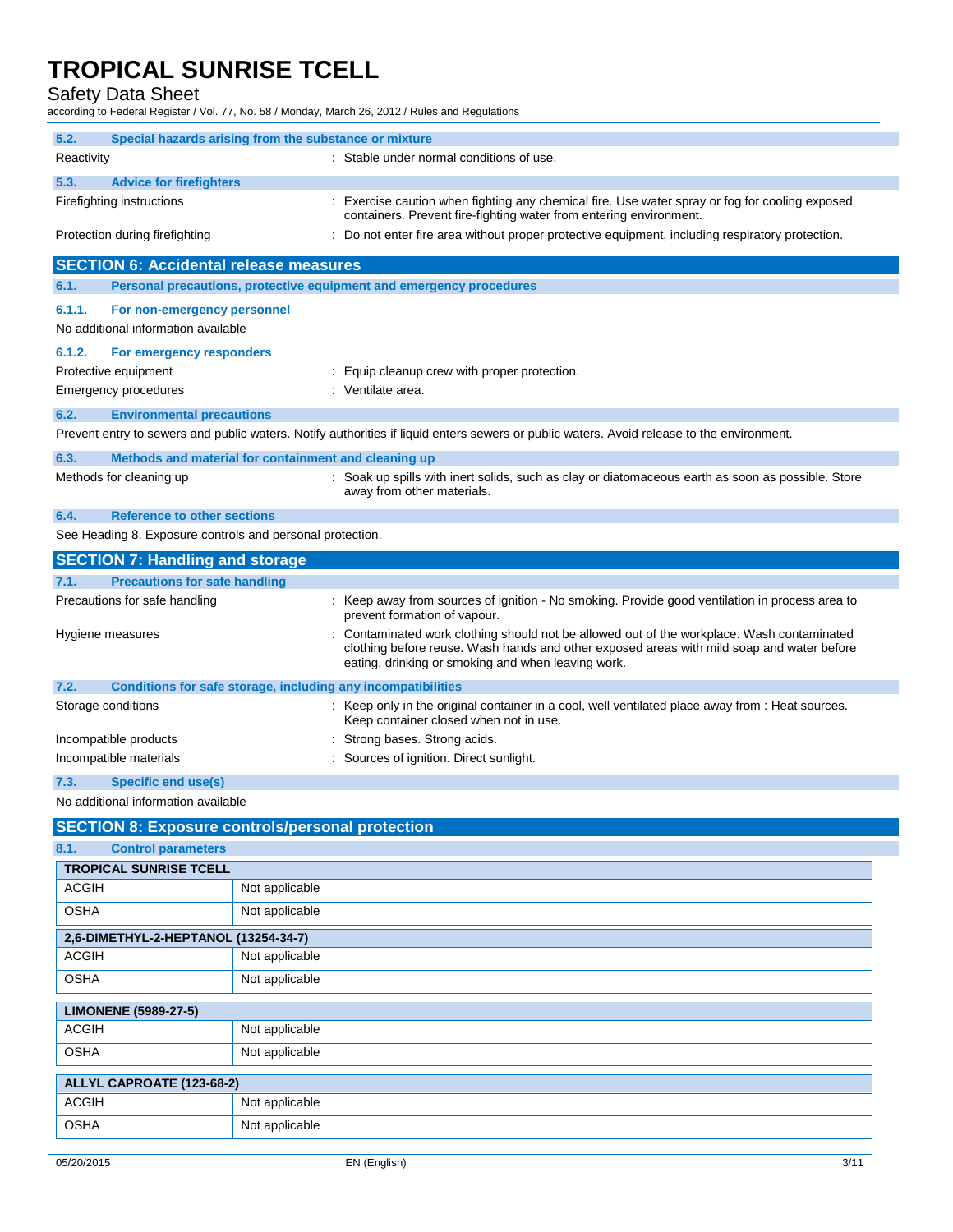### Safety Data Sheet

| ISOAMYL ALLYLGLYCOLATE (67634-00-8) |                                                                                                     |
|-------------------------------------|-----------------------------------------------------------------------------------------------------|
| <b>ACGIH</b>                        | Not applicable                                                                                      |
| <b>OSHA</b>                         | Not applicable                                                                                      |
| <b>LINALOOL (78-70-6)</b>           |                                                                                                     |
| <b>ACGIH</b>                        | Not applicable                                                                                      |
| <b>OSHA</b>                         | Not applicable                                                                                      |
|                                     | 2,4-DIMETHYL-3-CYCLOHEXENE CARBOXALDEHYDE (68039-49-6)                                              |
| <b>ACGIH</b>                        | Not applicable                                                                                      |
| <b>OSHA</b>                         | Not applicable                                                                                      |
| DELTA-DAMASCONE (57378-68-4)        |                                                                                                     |
| <b>ACGIH</b>                        | Not applicable                                                                                      |
| <b>OSHA</b>                         | Not applicable                                                                                      |
| <b>MYRCENE (123-35-3)</b>           |                                                                                                     |
| <b>ACGIH</b>                        | Not applicable                                                                                      |
| <b>OSHA</b>                         | Not applicable                                                                                      |
| <b>PINENES (127-91-3)</b>           |                                                                                                     |
| <b>ACGIH</b>                        | Not applicable                                                                                      |
| <b>OSHA</b>                         | Not applicable                                                                                      |
| ALPHA-PINENES (80-56-8)             |                                                                                                     |
| <b>ACGIH</b>                        | Not applicable                                                                                      |
| <b>OSHA</b>                         | Not applicable                                                                                      |
| BETA-CARYOPHYLLENE (87-44-5)        |                                                                                                     |
| <b>ACGIH</b>                        | Not applicable                                                                                      |
| <b>OSHA</b>                         | Not applicable                                                                                      |
| GAMMA-TERPINENE (99-85-4)           |                                                                                                     |
| <b>ACGIH</b>                        | Not applicable                                                                                      |
| <b>OSHA</b>                         | Not applicable                                                                                      |
| p-CYMENE (99-87-6)                  |                                                                                                     |
| <b>ACGIH</b>                        | Not applicable                                                                                      |
| <b>OSHA</b>                         | Not applicable                                                                                      |
| TERPINOLENE (586-62-9)              |                                                                                                     |
| <b>ACGIH</b>                        | Not applicable                                                                                      |
| <b>OSHA</b>                         | Not applicable                                                                                      |
| 8.2.<br><b>Exposure controls</b>    |                                                                                                     |
| Appropriate engineering controls    | Provide local exhaust or general room ventilation to minimize mist and/or vapour<br>concentrations. |
| Personal protective equipment       | Avoid all unnecessary exposure.                                                                     |

- Respiratory protection  $\blacksquare$  : None under normal use.
- Other information  $\qquad \qquad : \quad$  Do not eat, drink or smoke during use.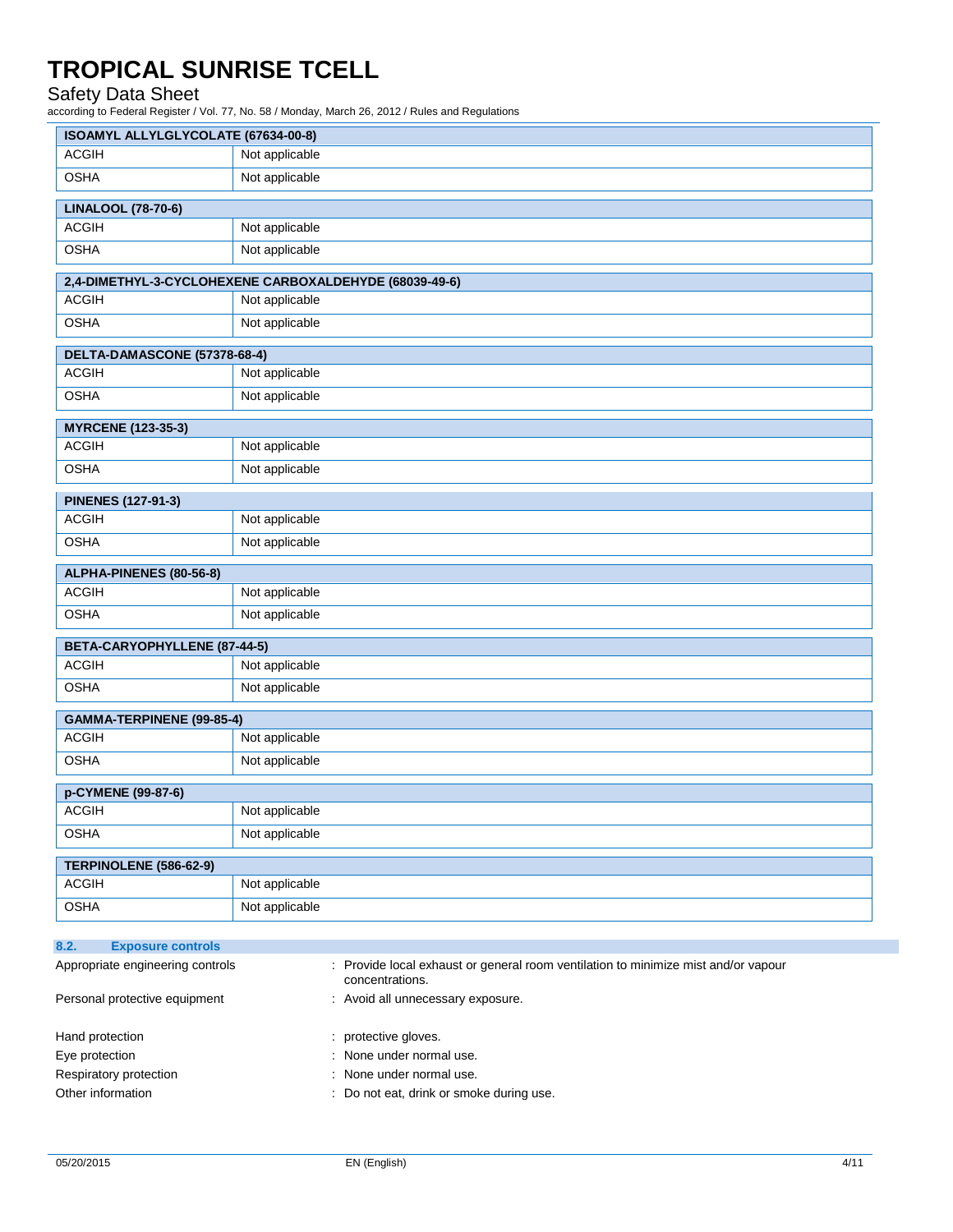### Safety Data Sheet

according to Federal Register / Vol. 77, No. 58 / Monday, March 26, 2012 / Rules and Regulations

| <b>SECTION 9: Physical and chemical properties</b>            |                               |
|---------------------------------------------------------------|-------------------------------|
| 9.1.<br>Information on basic physical and chemical properties |                               |
| Physical state                                                | : Liquid                      |
| Appearance                                                    | Clear Transparent Liquid.     |
| Colour                                                        | colourless to slightly yellow |
| Odour                                                         | characteristic                |
| Odour threshold                                               | No data available             |
| pH                                                            | : No data available           |
| Relative evaporation rate (butylacetate=1)                    | : No data available           |
| Melting point                                                 | No data available             |
| Freezing point                                                | : No data available           |
| Boiling point                                                 | No data available             |
| Flash point                                                   | 65 °C                         |
| Auto-ignition temperature                                     | : No data available           |
| Decomposition temperature                                     | No data available             |
| Flammability (solid, gas)                                     | No data available             |
| Vapour pressure                                               | No data available             |
| Relative vapour density at 20 °C                              | No data available             |
| Relative density                                              | $: 0,923 - 0,927$             |
| Solubility                                                    | : No data available           |
| Log Pow                                                       | No data available             |
| Log Kow                                                       | No data available             |
| Viscosity, kinematic                                          | No data available             |
| Viscosity, dynamic                                            | : No data available           |
| <b>Explosive properties</b>                                   | No data available             |
| Oxidising properties                                          | No data available             |
| <b>Explosive limits</b>                                       | : No data available           |
| 9.2.<br><b>Other information</b>                              |                               |
| No additional information available                           |                               |
| <b>SECTION 10: Stability and reactivity</b>                   |                               |
| 10.1.<br><b>Reactivity</b>                                    |                               |
| Stable under normal conditions of use.                        |                               |
| 10.2.<br><b>Chemical stability</b>                            |                               |

The product is stable at normal handling and storage conditions.

#### **10.3. Possibility of hazardous reactions**

Not established.

#### **10.4. Conditions to avoid**

Direct sunlight. Extremely high or low temperatures.

#### **10.5. Incompatible materials**

Strong acids. Strong bases. Oxidizing agent.

#### **10.6. Hazardous decomposition products**

fume. Carbon monoxide. Carbon dioxide. Organic compounds.

#### **SECTION 11: Toxicological information**

**11.1. Information on toxicological effects**

| Acute toxicity                | : Not classified          |  |
|-------------------------------|---------------------------|--|
| <b>TROPICAL SUNRISE TCELL</b> |                           |  |
| LD50 oral rat                 | 4812,76 mg/kg             |  |
| LD50 dermal rat               | 7601,75 mg/kg             |  |
| ATE US (oral)                 | 4812,760 mg/kg bodyweight |  |
|                               |                           |  |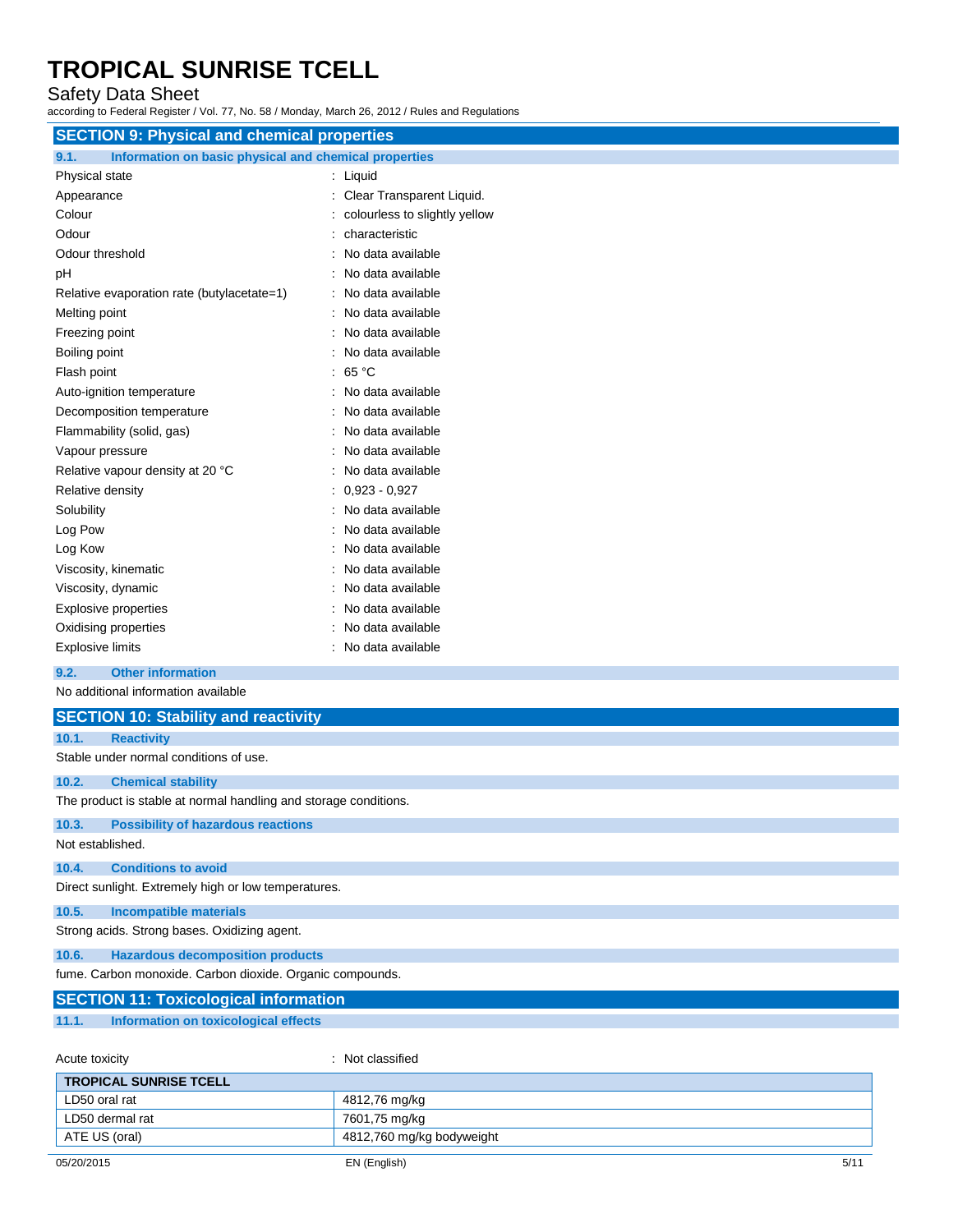### Safety Data Sheet

| <b>TROPICAL SUNRISE TCELL</b>                                                                             |                                                                                    |
|-----------------------------------------------------------------------------------------------------------|------------------------------------------------------------------------------------|
| ATE US (dermal)                                                                                           | 7601,750 mg/kg bodyweight                                                          |
|                                                                                                           |                                                                                    |
| ALLYL CAPROATE (123-68-2)                                                                                 |                                                                                    |
| LD50 oral rat                                                                                             | 220 mg/kg                                                                          |
| LD50 dermal rat                                                                                           | 300 mg/kg                                                                          |
| ATE US (oral)                                                                                             | 220,000 mg/kg bodyweight                                                           |
| ATE US (dermal)                                                                                           | 300,000 mg/kg bodyweight                                                           |
| ISOAMYL ALLYLGLYCOLATE (67634-00-8)                                                                       |                                                                                    |
| LD50 oral rat                                                                                             | 730 mg/kg                                                                          |
| ATE US (oral)                                                                                             | 730,000 mg/kg bodyweight                                                           |
| 2,4-DIMETHYL-3-CYCLOHEXENE CARBOXALDEHYDE (68039-49-6)                                                    |                                                                                    |
| LD50 oral rat                                                                                             | 4000 mg/kg                                                                         |
| ATE US (oral)                                                                                             | 4000,000 mg/kg bodyweight                                                          |
|                                                                                                           |                                                                                    |
| Skin corrosion/irritation                                                                                 | : Causes skin irritation.                                                          |
|                                                                                                           | Not classified                                                                     |
| Serious eye damage/irritation                                                                             |                                                                                    |
| Respiratory or skin sensitisation                                                                         | May cause an allergic skin reaction.                                               |
| Germ cell mutagenicity                                                                                    | Not classified                                                                     |
| Carcinogenicity                                                                                           | : Not classified                                                                   |
| Specific target organ toxicity (single exposure)<br>Specific target organ toxicity (repeated<br>exposure) | : Not classified<br>: Not classified                                               |
| Aspiration hazard<br>Symptoms/injuries after skin contact                                                 | : Not classified<br>: Causes skin irritation. May cause an allergic skin reaction. |
| <b>SECTION 12: Ecological information</b>                                                                 |                                                                                    |
| <b>Toxicity</b><br>12.1.                                                                                  |                                                                                    |
| Ecology - water                                                                                           | : Toxic to aquatic life with long lasting effects.                                 |
| <b>LINALOOL (78-70-6)</b>                                                                                 |                                                                                    |
| LC50 fish 1                                                                                               | 27,8 mg/l                                                                          |
| EC50 other aquatic organisms 1                                                                            | 88,3 mg/l EC50 waterflea (48 h)                                                    |
| EC50 other aquatic organisms 2                                                                            | 20 mg/l IC50 algea (72 h) mg/l                                                     |
|                                                                                                           |                                                                                    |
| ALPHA-PINENES (80-56-8)                                                                                   |                                                                                    |
| LC50 fish 1                                                                                               | $0,28$ mg/l                                                                        |
| EC50 other aquatic organisms 2                                                                            | 1,44 mg/l IC50 algea (72 h) mg/l                                                   |
|                                                                                                           |                                                                                    |
| 12.2.<br><b>Persistence and degradability</b>                                                             |                                                                                    |
| <b>TROPICAL SUNRISE TCELL</b>                                                                             |                                                                                    |
| Persistence and degradability                                                                             | May cause long-term adverse effects in the environment.                            |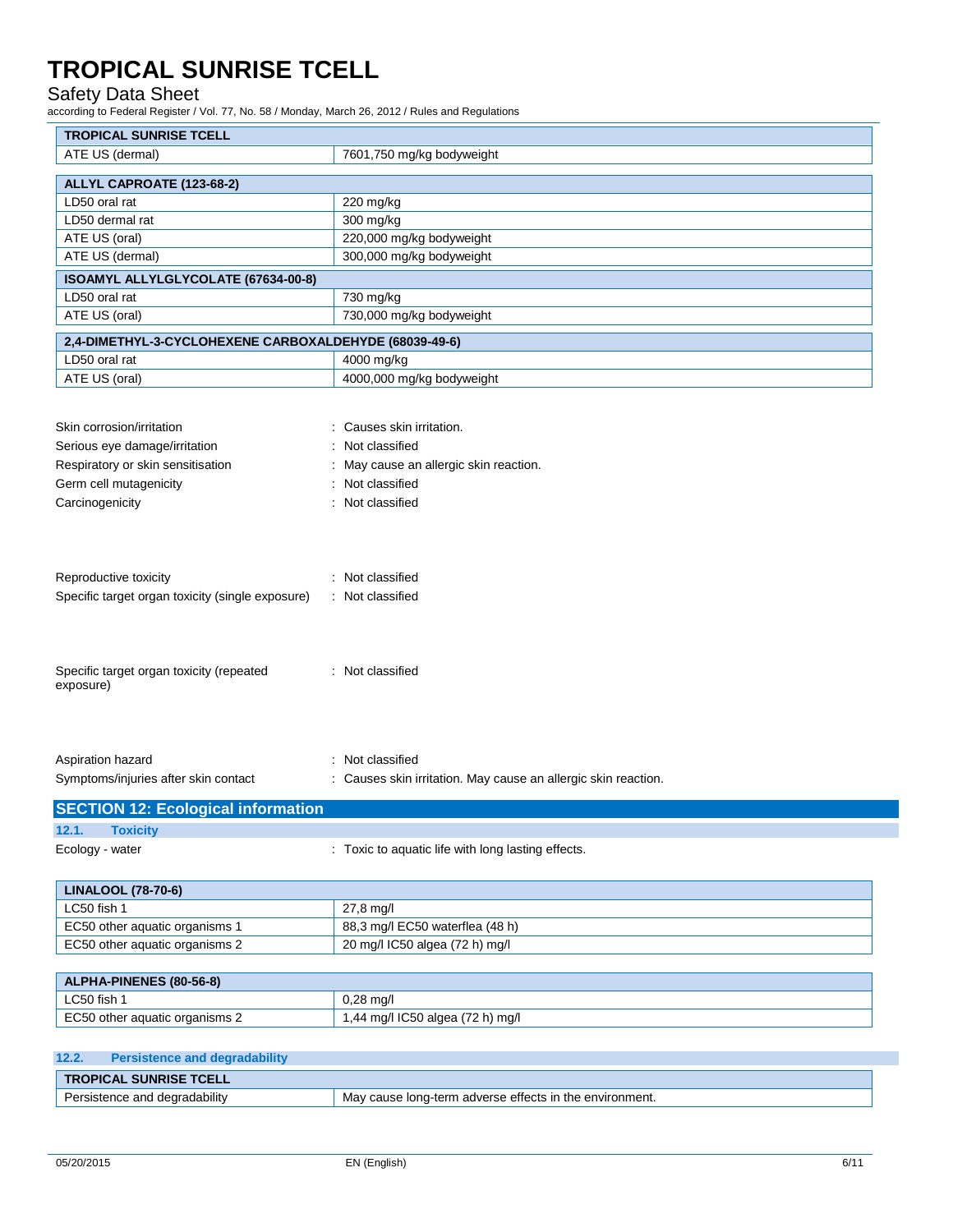### Safety Data Sheet

according to Federal Register / Vol. 77, No. 58 / Monday, March 26, 2012 / Rules and Regulations

### **12.3. Bioaccumulative potential**

No additional information available

| 12.4. | <b>Mobility in soil</b>             |
|-------|-------------------------------------|
|       | No additional information available |

| 12.5.<br>Other adverse effects                           |                                                                                                                                                                                        |  |  |
|----------------------------------------------------------|----------------------------------------------------------------------------------------------------------------------------------------------------------------------------------------|--|--|
| Effect on ozone layer                                    |                                                                                                                                                                                        |  |  |
| Effect on the global warming                             | : No known ecological damage caused by this product.                                                                                                                                   |  |  |
| <b>SECTION 13: Disposal considerations</b>               |                                                                                                                                                                                        |  |  |
| <b>Waste treatment methods</b><br>13.1.                  |                                                                                                                                                                                        |  |  |
| Waste disposal recommendations<br>Additional information | : Dispose in a safe manner in accordance with local/national regulations.<br>Empty containers should be taken for recycling, recovery or waste in accordance with local<br>regulation. |  |  |
| Ecology - waste materials                                | : Avoid release to the environment.                                                                                                                                                    |  |  |
| <b>SECTION 14: Transport information</b>                 |                                                                                                                                                                                        |  |  |
| In accordance with DOT                                   |                                                                                                                                                                                        |  |  |
| Transport document description                           | : UN3082 Environmentally hazardous substances, liquid, n.o.s. (CONTAINS; LIMONENE(5989-                                                                                                |  |  |
| UN-No.(DOT)                                              | $:$ UN3082                                                                                                                                                                             |  |  |
| Proper Shipping Name (DOT)                               | Environmentally hazardous substances, liquid, n.o.s.<br>CONTAINS; LIMONENE(5989-27-5); 2-t-BUTYLCYCLOHEXYL ACETATE(88-41-5)                                                            |  |  |
| Transport hazard class(es) (DOT)                         | : 9 - Class 9 - Miscellaneous hazardous material 49 CFR 173.140                                                                                                                        |  |  |
| Hazard labels (DOT)                                      | - Class 9 (Miscellaneous dangerous materials)<br>: 9                                                                                                                                   |  |  |

Packing group (DOT) **in the case of the COV**  $\cdot$  III - Minor Danger

DOT Symbols **DOT** Symbols **EXECUTE:** G - Identifies PSN requiring a technical name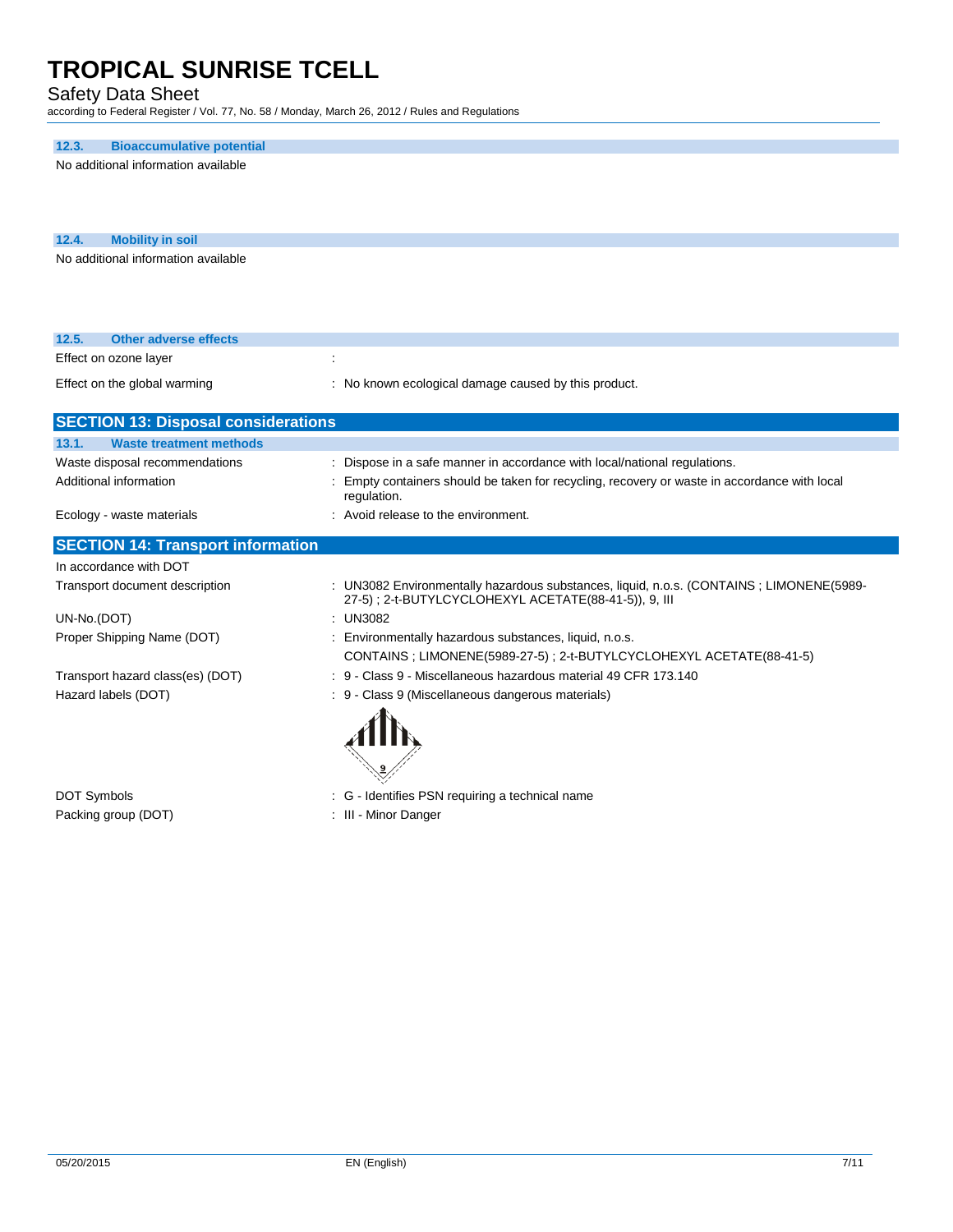Safety Data Sheet

| DOT Special Provisions (49 CFR 172.102)<br>DOT Packaging Exceptions (49 CFR 173.xxx)<br>DOT Packaging Non Bulk (49 CFR 173.xxx)<br>DOT Packaging Bulk (49 CFR 173.xxx)<br>DOT Quantity Limitations Passenger aircraft/rail : No limit<br>(49 CFR 173.27) | : 8 - A hazardous substance that is not a hazardous waste may be shipped under the shipping<br>description "Other regulated substances, liquid or solid, n.o.s.", as appropriate. In addition, for<br>solid materials, special provision B54 applies.<br>146 - This description may be used for a material that poses a hazard to the environment but<br>does not meet the definition for a hazardous waste or a hazardous substance, as defined in<br>171.8 of this subchapter, or any hazard class as defined in Part 173 of this subchapter, if it is<br>designated as environmentally hazardous by the Competent Authority of the country of origin,<br>transit or destination.<br>173 - An appropriate generic entry may be used for this material.<br>335 - Mixtures of solids that are not subject to this subchapter and environmentally hazardous<br>liquids or solids may be classified as "Environmentally hazardous substances, solid, n.o.s,"<br>UN3077 and may be transported under this entry, provided there is no free liquid visible at the<br>time the material is loaded or at the time the packaging or transport unit is closed. Each<br>transport unit must be leakproof when used as bulk packaging.<br>IB3 - Authorized IBCs: Metal (31A, 31B and 31N); Rigid plastics (31H1 and 31H2); Composite<br>(31HZ1 and 31HA2, 31HB2, 31HN2, 31HD2 and 31HH2). Additional Requirement: Only liquids<br>with a vapor pressure less than or equal to 110 kPa at 50 C (1.1 bar at 122 F), or 130 kPa at 55<br>C (1.3 bar at 131 F) are authorized, except for UN2672 (also see Special Provision IP8 in Table<br>2 for UN2672).<br>T4 - 2.65 178.274(d)(2) Normal 178.275(d)(3)<br>TP1 - The maximum degree of filling must not exceed the degree of filling determined by the<br>following: Degree of filling = $97 / (1 + a (tr - tf))$ Where: tr is the maximum mean bulk<br>temperature during transport, and if is the temperature in degrees celsius of the liquid during<br>filling.<br>TP29 - A portable tank having a minimum test pressure of 1.5 bar (150.0 kPa) may be used<br>provided the calculated test pressure is 1.5 bar or less based on the MAWP of the hazardous<br>materials, as defined in 178.275 of this subchapter, where the test pressure is 1.5 times the<br>MAWP.<br>: 155<br>: 203<br>: 241 |
|----------------------------------------------------------------------------------------------------------------------------------------------------------------------------------------------------------------------------------------------------------|-------------------------------------------------------------------------------------------------------------------------------------------------------------------------------------------------------------------------------------------------------------------------------------------------------------------------------------------------------------------------------------------------------------------------------------------------------------------------------------------------------------------------------------------------------------------------------------------------------------------------------------------------------------------------------------------------------------------------------------------------------------------------------------------------------------------------------------------------------------------------------------------------------------------------------------------------------------------------------------------------------------------------------------------------------------------------------------------------------------------------------------------------------------------------------------------------------------------------------------------------------------------------------------------------------------------------------------------------------------------------------------------------------------------------------------------------------------------------------------------------------------------------------------------------------------------------------------------------------------------------------------------------------------------------------------------------------------------------------------------------------------------------------------------------------------------------------------------------------------------------------------------------------------------------------------------------------------------------------------------------------------------------------------------------------------------------------------------------------------------------------------------------------------------------------------------------------------------------------------------------------------------------------------------------------------------------------------------|
| DOT Quantity Limitations Cargo aircraft only (49 : No limit<br>CFR 175.75)                                                                                                                                                                               |                                                                                                                                                                                                                                                                                                                                                                                                                                                                                                                                                                                                                                                                                                                                                                                                                                                                                                                                                                                                                                                                                                                                                                                                                                                                                                                                                                                                                                                                                                                                                                                                                                                                                                                                                                                                                                                                                                                                                                                                                                                                                                                                                                                                                                                                                                                                           |
| DOT Vessel Stowage Location                                                                                                                                                                                                                              | : A - The material may be stowed "on deck" or "under deck" on a cargo vessel and on a<br>passenger vessel.                                                                                                                                                                                                                                                                                                                                                                                                                                                                                                                                                                                                                                                                                                                                                                                                                                                                                                                                                                                                                                                                                                                                                                                                                                                                                                                                                                                                                                                                                                                                                                                                                                                                                                                                                                                                                                                                                                                                                                                                                                                                                                                                                                                                                                |
| <b>Additional information</b>                                                                                                                                                                                                                            |                                                                                                                                                                                                                                                                                                                                                                                                                                                                                                                                                                                                                                                                                                                                                                                                                                                                                                                                                                                                                                                                                                                                                                                                                                                                                                                                                                                                                                                                                                                                                                                                                                                                                                                                                                                                                                                                                                                                                                                                                                                                                                                                                                                                                                                                                                                                           |
| Other information                                                                                                                                                                                                                                        | : No supplementary information available.                                                                                                                                                                                                                                                                                                                                                                                                                                                                                                                                                                                                                                                                                                                                                                                                                                                                                                                                                                                                                                                                                                                                                                                                                                                                                                                                                                                                                                                                                                                                                                                                                                                                                                                                                                                                                                                                                                                                                                                                                                                                                                                                                                                                                                                                                                 |
| <b>IBC</b> code                                                                                                                                                                                                                                          | : Not applicable.                                                                                                                                                                                                                                                                                                                                                                                                                                                                                                                                                                                                                                                                                                                                                                                                                                                                                                                                                                                                                                                                                                                                                                                                                                                                                                                                                                                                                                                                                                                                                                                                                                                                                                                                                                                                                                                                                                                                                                                                                                                                                                                                                                                                                                                                                                                         |
| <b>ADR</b>                                                                                                                                                                                                                                               |                                                                                                                                                                                                                                                                                                                                                                                                                                                                                                                                                                                                                                                                                                                                                                                                                                                                                                                                                                                                                                                                                                                                                                                                                                                                                                                                                                                                                                                                                                                                                                                                                                                                                                                                                                                                                                                                                                                                                                                                                                                                                                                                                                                                                                                                                                                                           |
| Transport document description                                                                                                                                                                                                                           | : UN 3082 ENVIRONMENTALLY HAZARDOUS SUBSTANCE, LIQUID, N.O.S., 9, III, (E)                                                                                                                                                                                                                                                                                                                                                                                                                                                                                                                                                                                                                                                                                                                                                                                                                                                                                                                                                                                                                                                                                                                                                                                                                                                                                                                                                                                                                                                                                                                                                                                                                                                                                                                                                                                                                                                                                                                                                                                                                                                                                                                                                                                                                                                                |
| Packing group (ADR)                                                                                                                                                                                                                                      | : III                                                                                                                                                                                                                                                                                                                                                                                                                                                                                                                                                                                                                                                                                                                                                                                                                                                                                                                                                                                                                                                                                                                                                                                                                                                                                                                                                                                                                                                                                                                                                                                                                                                                                                                                                                                                                                                                                                                                                                                                                                                                                                                                                                                                                                                                                                                                     |
| Class (ADR)                                                                                                                                                                                                                                              | : 9 - Miscellaneous dangerous substances and articles                                                                                                                                                                                                                                                                                                                                                                                                                                                                                                                                                                                                                                                                                                                                                                                                                                                                                                                                                                                                                                                                                                                                                                                                                                                                                                                                                                                                                                                                                                                                                                                                                                                                                                                                                                                                                                                                                                                                                                                                                                                                                                                                                                                                                                                                                     |
| Hazard identification number (Kemler No.)                                                                                                                                                                                                                | : 90                                                                                                                                                                                                                                                                                                                                                                                                                                                                                                                                                                                                                                                                                                                                                                                                                                                                                                                                                                                                                                                                                                                                                                                                                                                                                                                                                                                                                                                                                                                                                                                                                                                                                                                                                                                                                                                                                                                                                                                                                                                                                                                                                                                                                                                                                                                                      |
| Classification code (ADR)                                                                                                                                                                                                                                | : M6                                                                                                                                                                                                                                                                                                                                                                                                                                                                                                                                                                                                                                                                                                                                                                                                                                                                                                                                                                                                                                                                                                                                                                                                                                                                                                                                                                                                                                                                                                                                                                                                                                                                                                                                                                                                                                                                                                                                                                                                                                                                                                                                                                                                                                                                                                                                      |
| Danger labels (ADR)                                                                                                                                                                                                                                      | 9 - Miscellaneous dangerous substances and articles                                                                                                                                                                                                                                                                                                                                                                                                                                                                                                                                                                                                                                                                                                                                                                                                                                                                                                                                                                                                                                                                                                                                                                                                                                                                                                                                                                                                                                                                                                                                                                                                                                                                                                                                                                                                                                                                                                                                                                                                                                                                                                                                                                                                                                                                                       |
| Orange plates                                                                                                                                                                                                                                            | 90<br>3082                                                                                                                                                                                                                                                                                                                                                                                                                                                                                                                                                                                                                                                                                                                                                                                                                                                                                                                                                                                                                                                                                                                                                                                                                                                                                                                                                                                                                                                                                                                                                                                                                                                                                                                                                                                                                                                                                                                                                                                                                                                                                                                                                                                                                                                                                                                                |
| Tunnel restriction code (ADR)                                                                                                                                                                                                                            | : E                                                                                                                                                                                                                                                                                                                                                                                                                                                                                                                                                                                                                                                                                                                                                                                                                                                                                                                                                                                                                                                                                                                                                                                                                                                                                                                                                                                                                                                                                                                                                                                                                                                                                                                                                                                                                                                                                                                                                                                                                                                                                                                                                                                                                                                                                                                                       |
| LQ                                                                                                                                                                                                                                                       | 51                                                                                                                                                                                                                                                                                                                                                                                                                                                                                                                                                                                                                                                                                                                                                                                                                                                                                                                                                                                                                                                                                                                                                                                                                                                                                                                                                                                                                                                                                                                                                                                                                                                                                                                                                                                                                                                                                                                                                                                                                                                                                                                                                                                                                                                                                                                                        |
| Excepted quantities (ADR)                                                                                                                                                                                                                                | $\therefore$ E1                                                                                                                                                                                                                                                                                                                                                                                                                                                                                                                                                                                                                                                                                                                                                                                                                                                                                                                                                                                                                                                                                                                                                                                                                                                                                                                                                                                                                                                                                                                                                                                                                                                                                                                                                                                                                                                                                                                                                                                                                                                                                                                                                                                                                                                                                                                           |
|                                                                                                                                                                                                                                                          |                                                                                                                                                                                                                                                                                                                                                                                                                                                                                                                                                                                                                                                                                                                                                                                                                                                                                                                                                                                                                                                                                                                                                                                                                                                                                                                                                                                                                                                                                                                                                                                                                                                                                                                                                                                                                                                                                                                                                                                                                                                                                                                                                                                                                                                                                                                                           |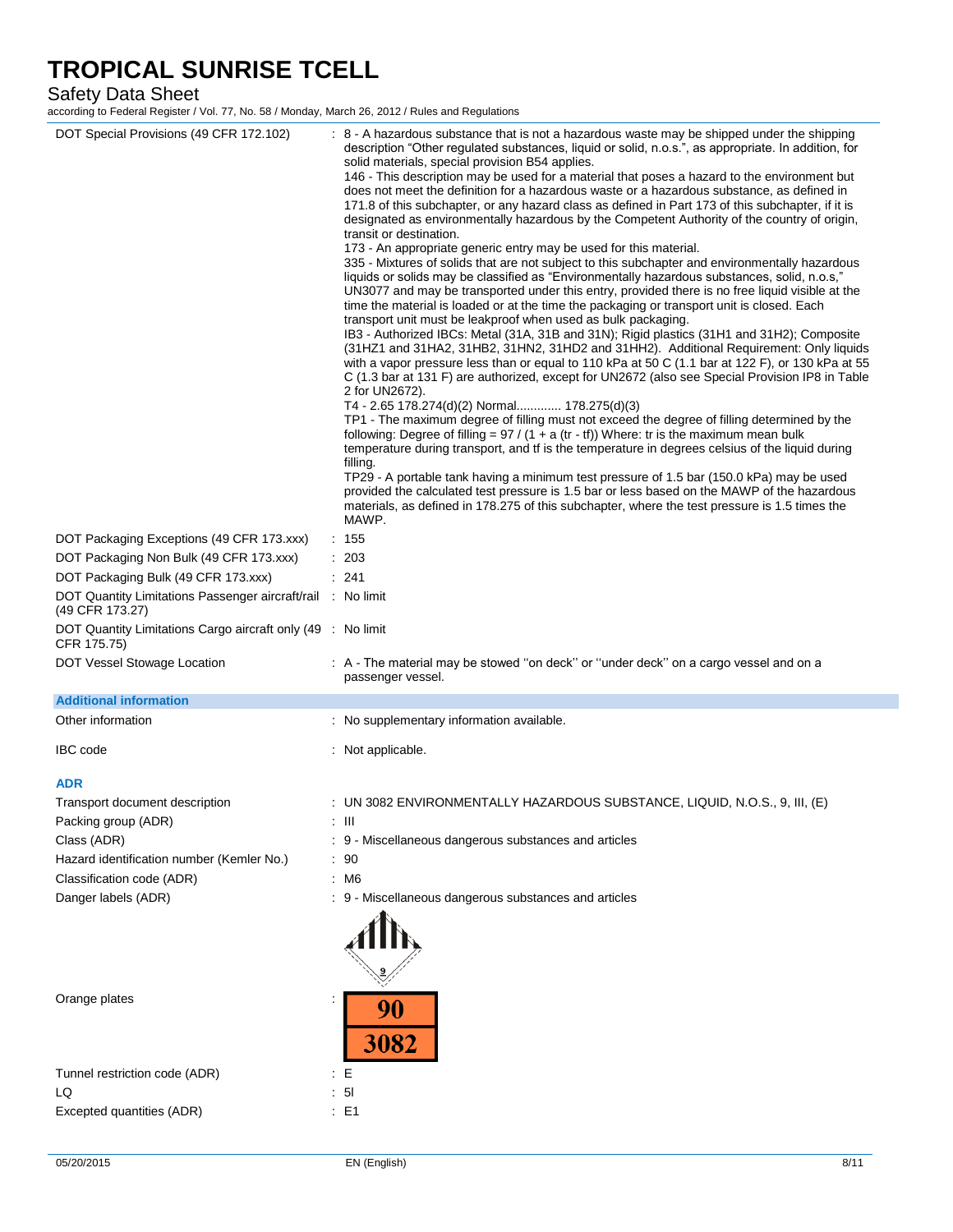Safety Data Sheet

| <b>Transport by sea</b><br>UN-No. (IMDG)<br>Proper Shipping Name (IMDG)                                                       | : 3082<br>: ENVIRONMENTALLY HAZARDOUS SUBSTANCE, LIQUID, N.O.S.                                                                |  |  |
|-------------------------------------------------------------------------------------------------------------------------------|--------------------------------------------------------------------------------------------------------------------------------|--|--|
| Class (IMDG)<br>Packing group (IMDG)                                                                                          | : 9 - Miscellaneous dangerous substances and articles<br>: III - substances presenting low danger                              |  |  |
| Air transport<br>UN-No. (IATA)<br>Proper Shipping Name (IATA)<br>Class (IATA)<br>Packing group (IATA)                         | : 3082<br>: Environmentally hazardous substance, liquid, n.o.s.<br>: 9 - Miscellaneous Dangerous Goods<br>: III - Minor Danger |  |  |
| <b>SECTION 15: Regulatory information</b>                                                                                     |                                                                                                                                |  |  |
| 15.1. US Federal regulations                                                                                                  |                                                                                                                                |  |  |
| 2,6-DIMETHYL-2-HEPTANOL (13254-34-7)                                                                                          |                                                                                                                                |  |  |
| Not listed on the United States SARA Section 313<br>Listed on the United States TSCA (Toxic Substances Control Act) inventory |                                                                                                                                |  |  |
| <b>LIMONENE (5989-27-5)</b>                                                                                                   |                                                                                                                                |  |  |
| Not listed on the United States SARA Section 313<br>Listed on the United States TSCA (Toxic Substances Control Act) inventory |                                                                                                                                |  |  |
| ALLYL CAPROATE (123-68-2)                                                                                                     |                                                                                                                                |  |  |
| Not listed on the United States SARA Section 313<br>Listed on the United States TSCA (Toxic Substances Control Act) inventory |                                                                                                                                |  |  |
| <b>ISOAMYL ALLYLGLYCOLATE (67634-00-8)</b>                                                                                    |                                                                                                                                |  |  |
| Not listed on the United States SARA Section 313<br>Listed on the United States TSCA (Toxic Substances Control Act) inventory |                                                                                                                                |  |  |
| LINALOOL (78-70-6)                                                                                                            |                                                                                                                                |  |  |
| Not listed on the United States SARA Section 313<br>Listed on the United States TSCA (Toxic Substances Control Act) inventory |                                                                                                                                |  |  |
| 2,4-DIMETHYL-3-CYCLOHEXENE CARBOXALDEHYDE (68039-49-6)                                                                        |                                                                                                                                |  |  |
| Not listed on the United States SARA Section 313<br>Listed on the United States TSCA (Toxic Substances Control Act) inventory |                                                                                                                                |  |  |
| DELTA-DAMASCONE (57378-68-4)                                                                                                  |                                                                                                                                |  |  |
| Not listed on the United States SARA Section 313<br>Listed on the United States TSCA (Toxic Substances Control Act) inventory |                                                                                                                                |  |  |
| <b>MYRCENE (123-35-3)</b>                                                                                                     |                                                                                                                                |  |  |
| Not listed on the United States SARA Section 313<br>Listed on the United States TSCA (Toxic Substances Control Act) inventory |                                                                                                                                |  |  |
| <b>PINENES (127-91-3)</b>                                                                                                     |                                                                                                                                |  |  |
| Not listed on the United States SARA Section 313<br>Listed on the United States TSCA (Toxic Substances Control Act) inventory |                                                                                                                                |  |  |
| ALPHA-PINENES (80-56-8)                                                                                                       |                                                                                                                                |  |  |
| Not listed on the United States SARA Section 313<br>Listed on the United States TSCA (Toxic Substances Control Act) inventory |                                                                                                                                |  |  |
| BETA-CARYOPHYLLENE (87-44-5)                                                                                                  |                                                                                                                                |  |  |
| Not listed on the United States SARA Section 313<br>Listed on the United States TSCA (Toxic Substances Control Act) inventory |                                                                                                                                |  |  |
| GAMMA-TERPINENE (99-85-4)                                                                                                     |                                                                                                                                |  |  |
| Not listed on the United States SARA Section 313<br>Listed on the United States TSCA (Toxic Substances Control Act) inventory |                                                                                                                                |  |  |
| p-CYMENE (99-87-6)                                                                                                            |                                                                                                                                |  |  |
| Not listed on the United States SARA Section 313<br>Listed on the United States TSCA (Toxic Substances Control Act) inventory |                                                                                                                                |  |  |
| TERPINOLENE (586-62-9)                                                                                                        |                                                                                                                                |  |  |
| Not listed on the United States SARA Section 313<br>Listed on the United States TSCA (Toxic Substances Control Act) inventory |                                                                                                                                |  |  |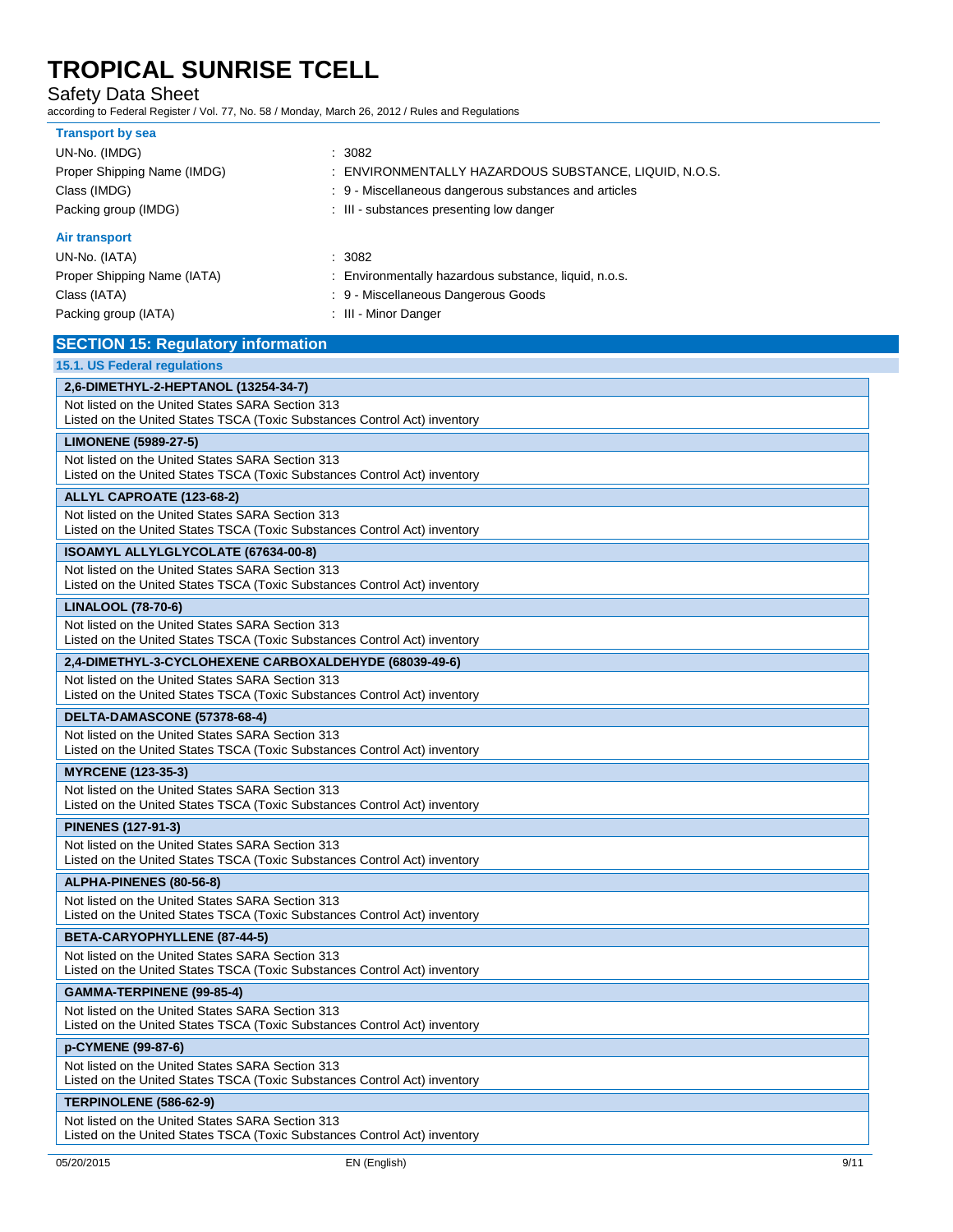Safety Data Sheet

according to Federal Register / Vol. 77, No. 58 / Monday, March 26, 2012 / Rules and Regulations

**15.2. International regulations**

**CANADA** No additional information available

**EU-Regulations** No additional information available

**Classification according to Regulation (EC) No. 1272/2008 [CLP]** Skin Irrit. 2 Skin Sens. 1 H317 Aquatic Chronic 2 H411 Full text of H-phrases: see section 16

**Classification according to Directive 67/548/EEC [DSD] or 1999/45/EC [DPD]**

**15.2.2. National regulations**

**15.3. US State regulations**

### **ALPHA-PINENES (80-56-8)** U.S. -New York - RTK list Hazardous Substances **TERPINOLENE (586-62-9)** U.S. -New York - RTK list Hazardous Substances **SECTION 16: Other information** Data sources : REGULATION (EC) No 1272/2008 OF THE EUROPEAN PARLIAMENT AND OF THE COUNCIL of 16 December 2008 on classification, labelling and packaging of substances and mixtures, amending and repealing Directives 67/548/EEC and 1999/45/EC, and amending Regulation (EC) No 1907/2006.

Other information  $R = 1$  . REACH Disclaimer: This information is based on current knowledge. Consistency of data in the SDS with CSR is considered, as far as the information is available at the time of compilation (cfr Revision date and Version number). DISCLAIMER OF LIABILITY The information in this SDS was obtained from sources which we believe are reliable. However, the information is provided without any warranty, express or implied, regarding its correctness. The conditions or methods of handling, storage, use or disposal of the product are beyond our control and may be beyond our knowledge. For this and other reasons, we do not assume responsibility and expressly disclaim liability for loss, damage or expense arising out of or in any way connected with the handling, storage, use or disposal of the product. This SDS was prepared and is to be used only for this product. If the product is used as a component in another product, this SDS information may not be applicable.